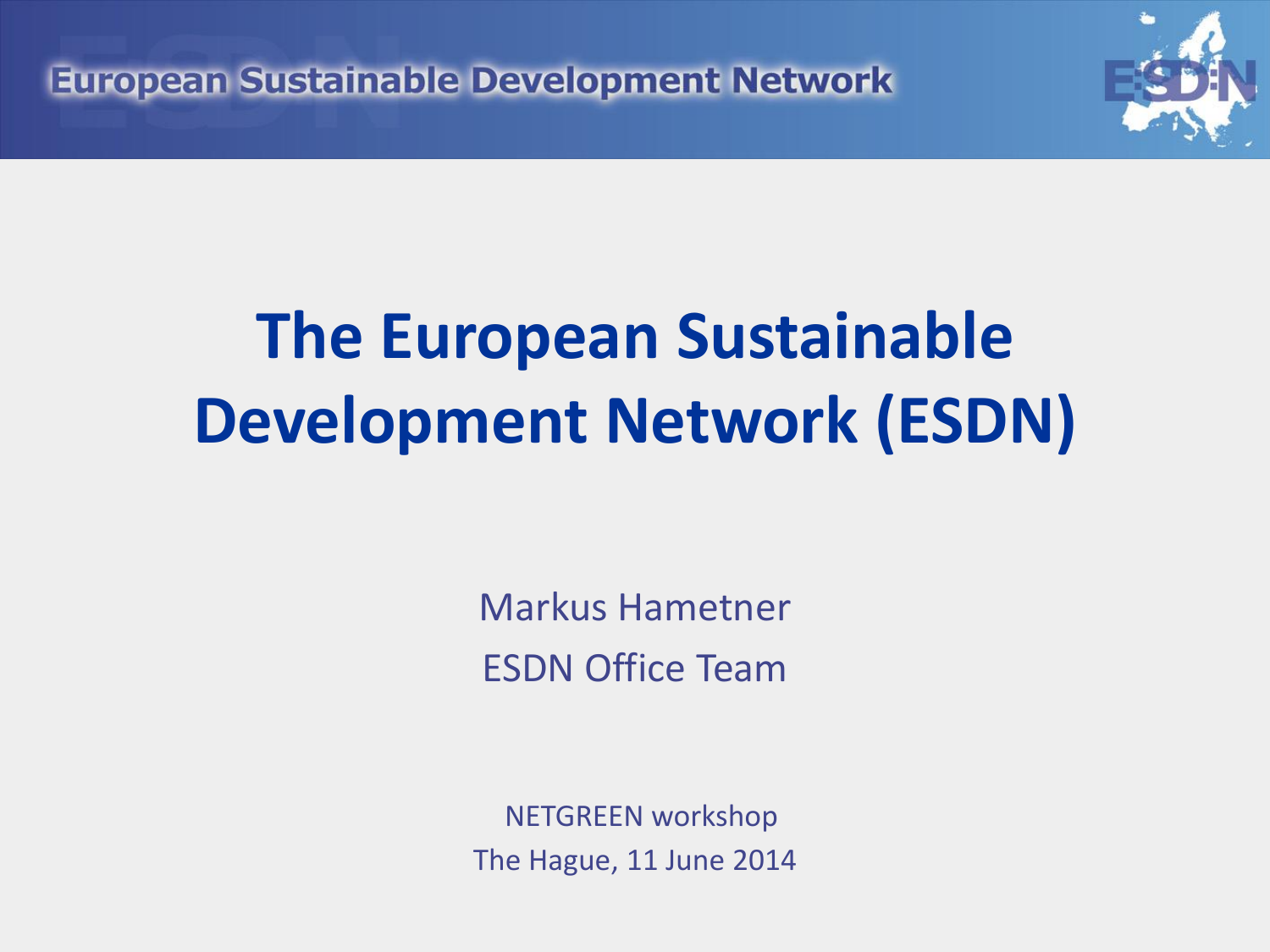

The **European Sustainable Development Network (ESDN)** is an informal network of public administrators and other experts dealing with sustainable development (SD) strategies in Europe.

#### **Strategic targets:**

- *Promoting and advancing sustainable development* at the EU and Member States level;
- *Facilitating the exchange of good practices and experiences* on SD and national SD strategies;
- *Providing added-value for policy-makers* on advancing SD in Europe;
- *Mainstreaming SD issues* into vertical and horizontal integration, especially integration of SD in the executive and steering-cycle of the EU.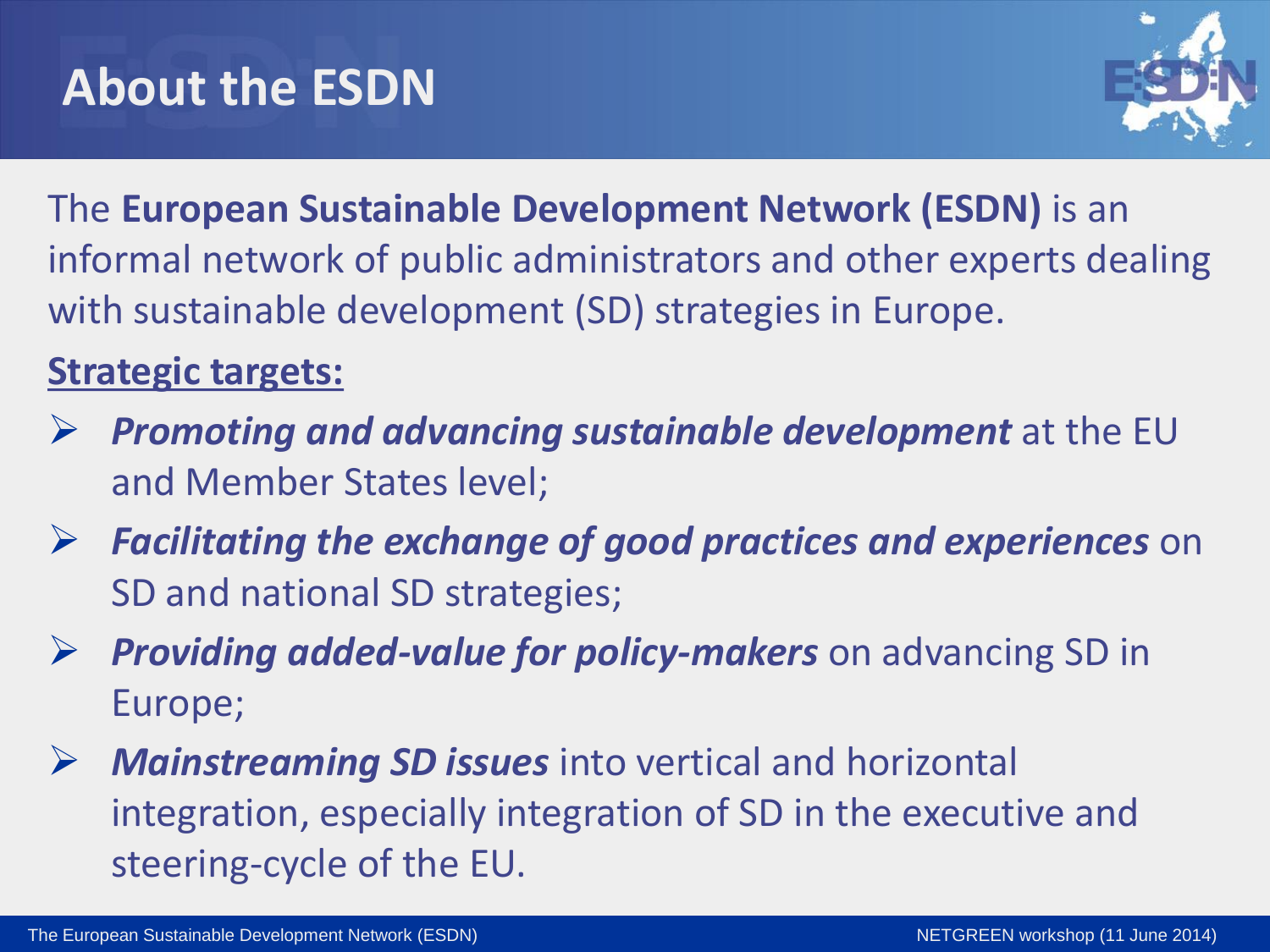#### **History of the ESDN**



- **The Hague, 2002:** public administrators in charge of national SD strategies from several EU Member States MS met for the first time for a workshop-like exchange of experiences
- **Vienna, 2003:** target group was broadened considerably, by inviting experts from the European Commission, representatives from various National Councils for SD, and national members of the European Environment and Sustainable Development Advisory Councils (EEAC)
- **Windsor, 2005:** decision to strength the network by establishing a Steering Group and a permanent support mechanism (the ESDN office)
- **Salzburg, 2006:** ESDN was established in its current form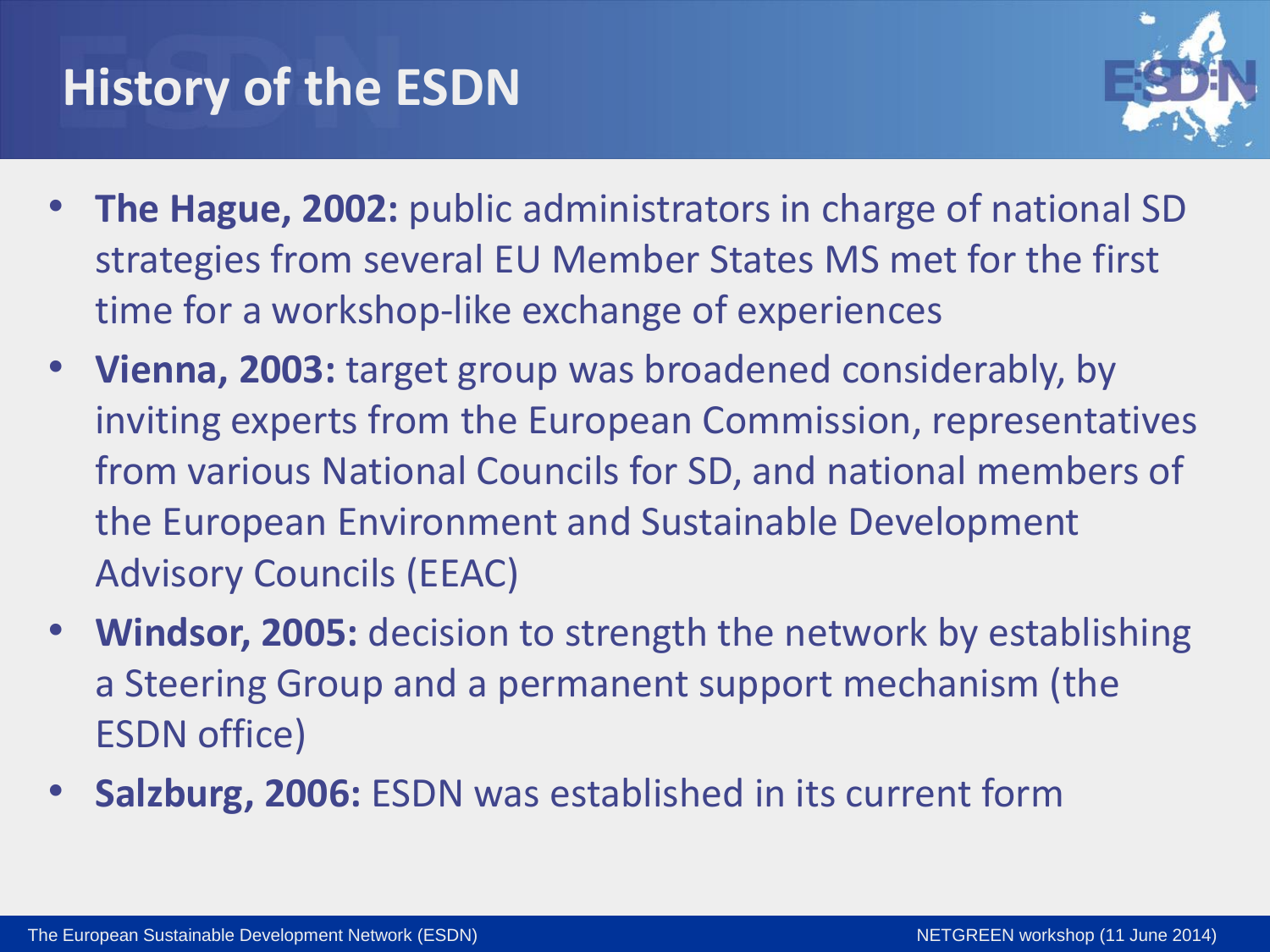#### **Structure of the ESDN**



- **Steering Group:** representatives from 7 countries (AT, BE, CH, DE, FI, FR, NL), chaired by Austria
- **ESDN Office:** run by the Institute for Managing Sustainability at the Vienna University of Economics and Business; provides (scientific) support to Steering Group and ESDN members (e.g. quarterly reports & case studies), organisation of the annual ESDN conference and the ESDN workshops
- **ESDN members:** government officials responsible for SD policy formulation and implementation; currently 177 members from 37 countries (incl. EU-28)
- **Associated partners:** senior experts from business, research, NGOs, national SD councils; currently 100 associated partners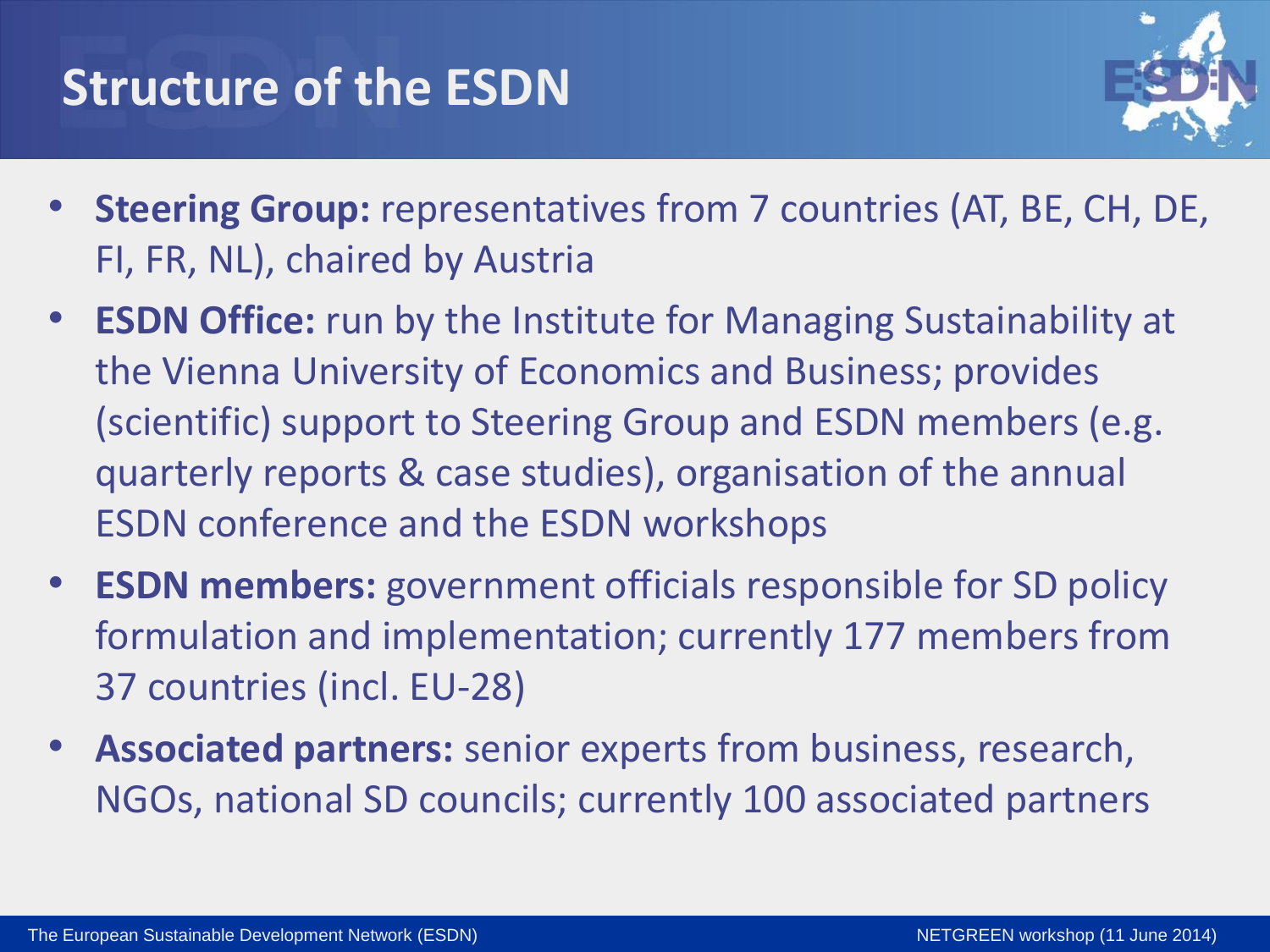

- **ESDN Website** (**[www.sd-network.eu](http://www.sd-network.eu/)**) is the one-stopshop for SD strategies and governance in Europe
- **Country profiles** providing background info about SD policy of individual countries
- **ESDNewsletter** summarising recent developments on SD strategies in individual countries and at EU level
- **Quarterly reports & case studies** on topical SD issues
- **Annual conferences** as platform for exchange and recommendations
- **Workshops**  1-2 per year, in-depth discussion about one specific topic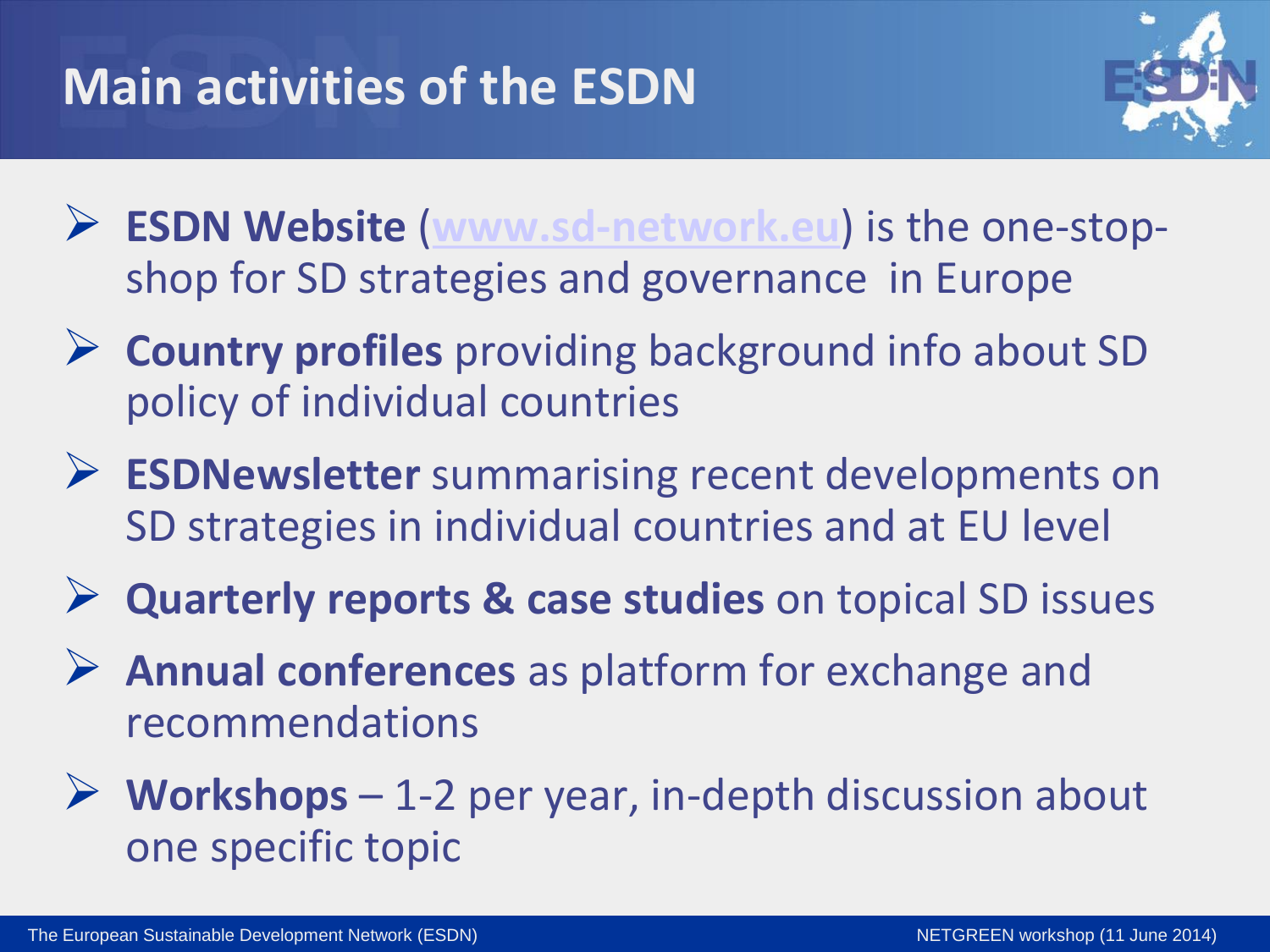## **ESDN website: country profiles**

#### **European Sustainable Development Network**



#### You are here: Home > Country profiles Print this page: **Home About us and Contact Country Profiles Basics of SD Strategies Country Profiles** Single country profile This section gives a brief overview of selected SD Profile by category strategy features for 30 European countries. **ESDN Quarterly Reports ESDN Case Studies** Click on a country in the right hand map to view its complete profile of selected SD **ESDN Conferences** strategy features or select one from the **ESDN Wor** other eve Basic information about SD strategies **Resource Members** Mechanisms of vertical integration  $\bullet$ Search w Mechanisms of horizontal integration Search Evaluation and review practices ۰ Germany Indicators and monitoring practices ۰ Participatory arrangements (incl. National SD Councils) Sub-national activities

The information provided here is descriptive only and is drawn from the following sources:

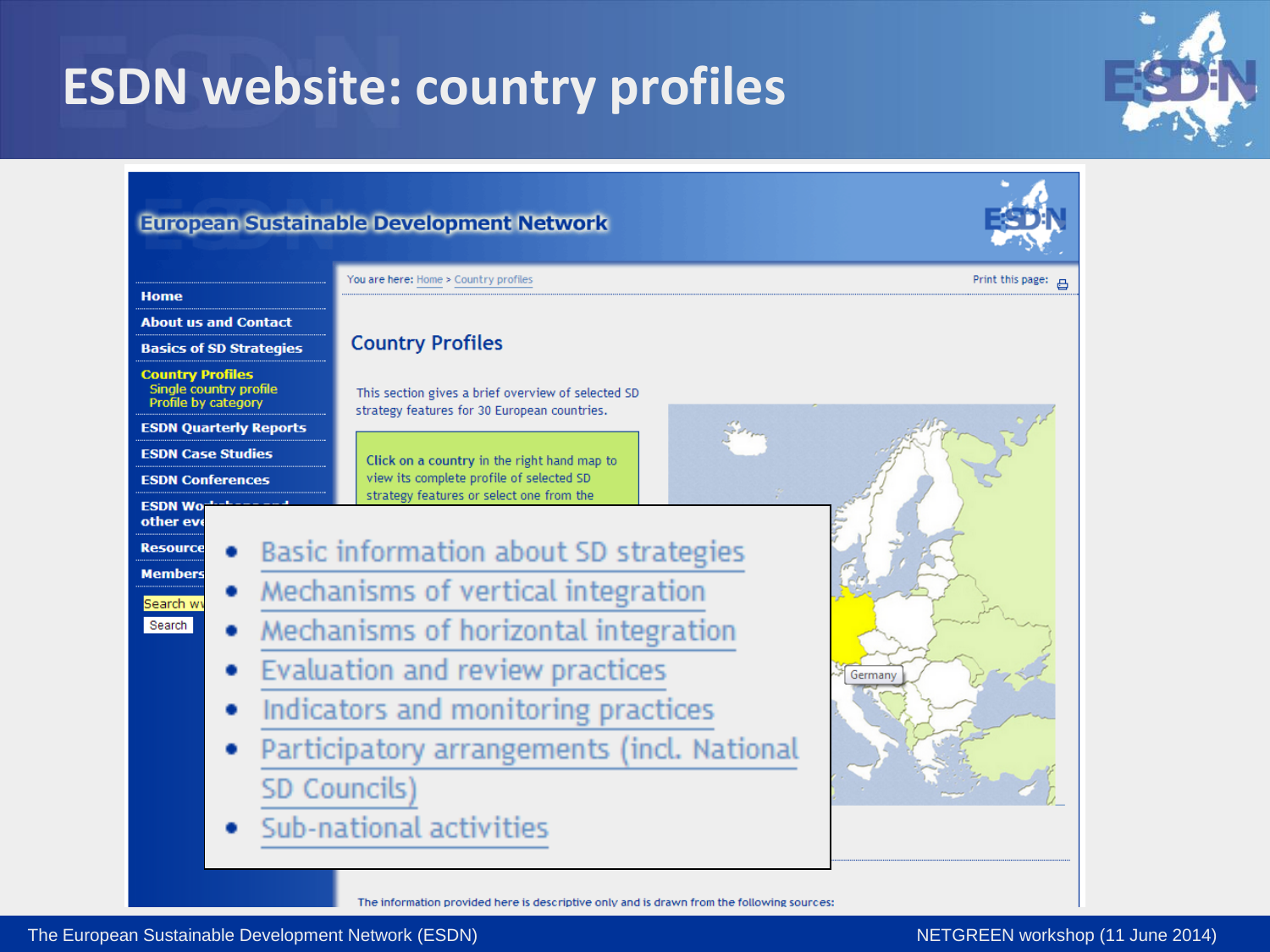## **ESDN events (1): annual conferences**



- Annual ESDN conferences since 2002
- Early conferences covered SD strategies and governance issues in a more general way
- **Paris, 2008:** focus on SCP and CSR
- **Ghent, 2010:** green growth/green economy
- **Budapest, 2011:** European resource policies
- **Copenhagen, 2012:** Rio+20 and its implications for SD policy at EU and national level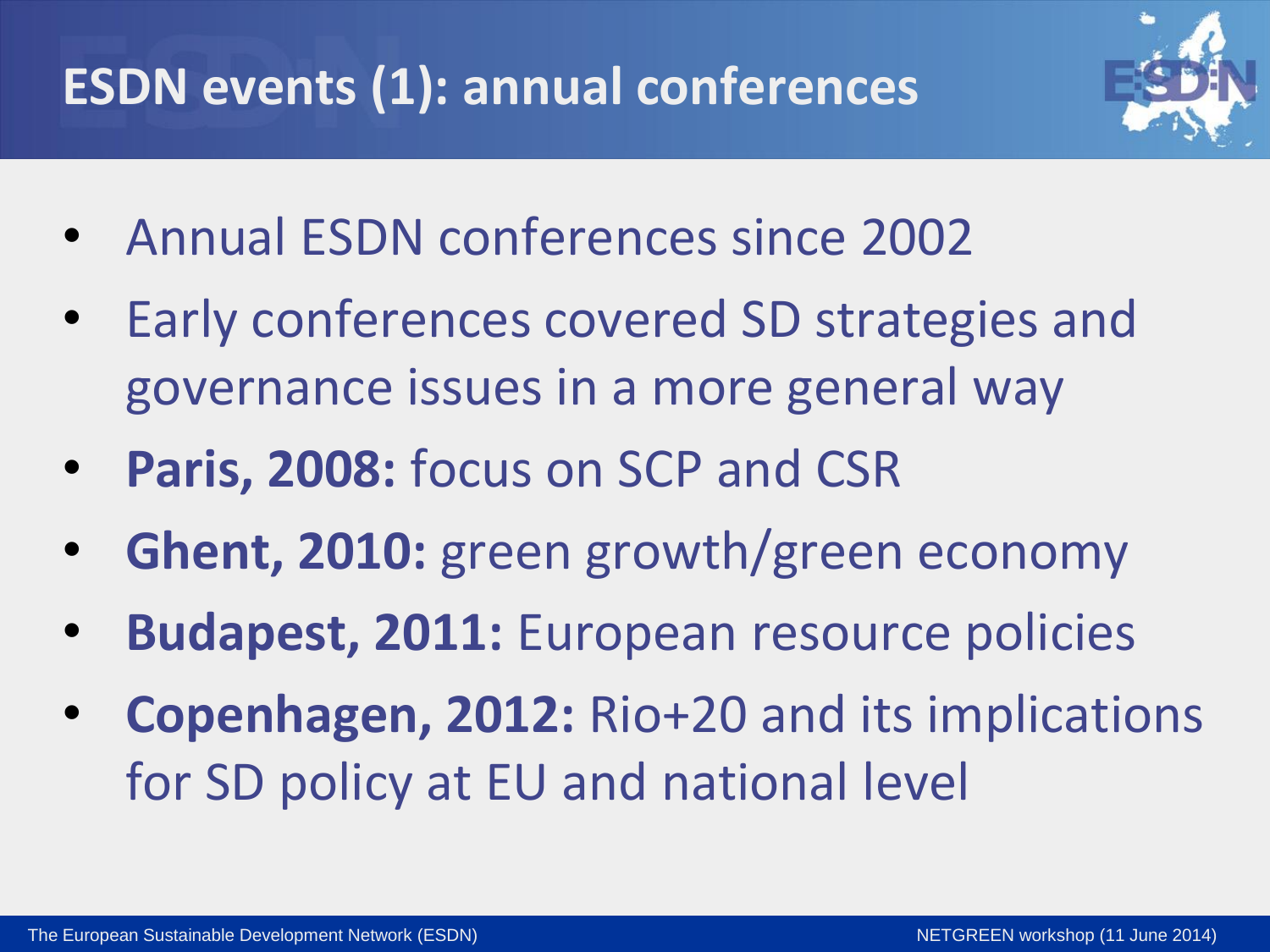#### **ESDN events (2): workshops**



- Since 2007: 1-2 ESDN workshops per year, each dedicated to a specific topic
- **Lissabon, 2007:** SD indicators
- **Madrid, 2010:** From green growth towards SD
- **Berlin, 2010:** Measuring welfare/wealth in the context of SD
- **Berlin, 2011: European SD policy & governance** in the context of recent EU policy strategies and Rio+20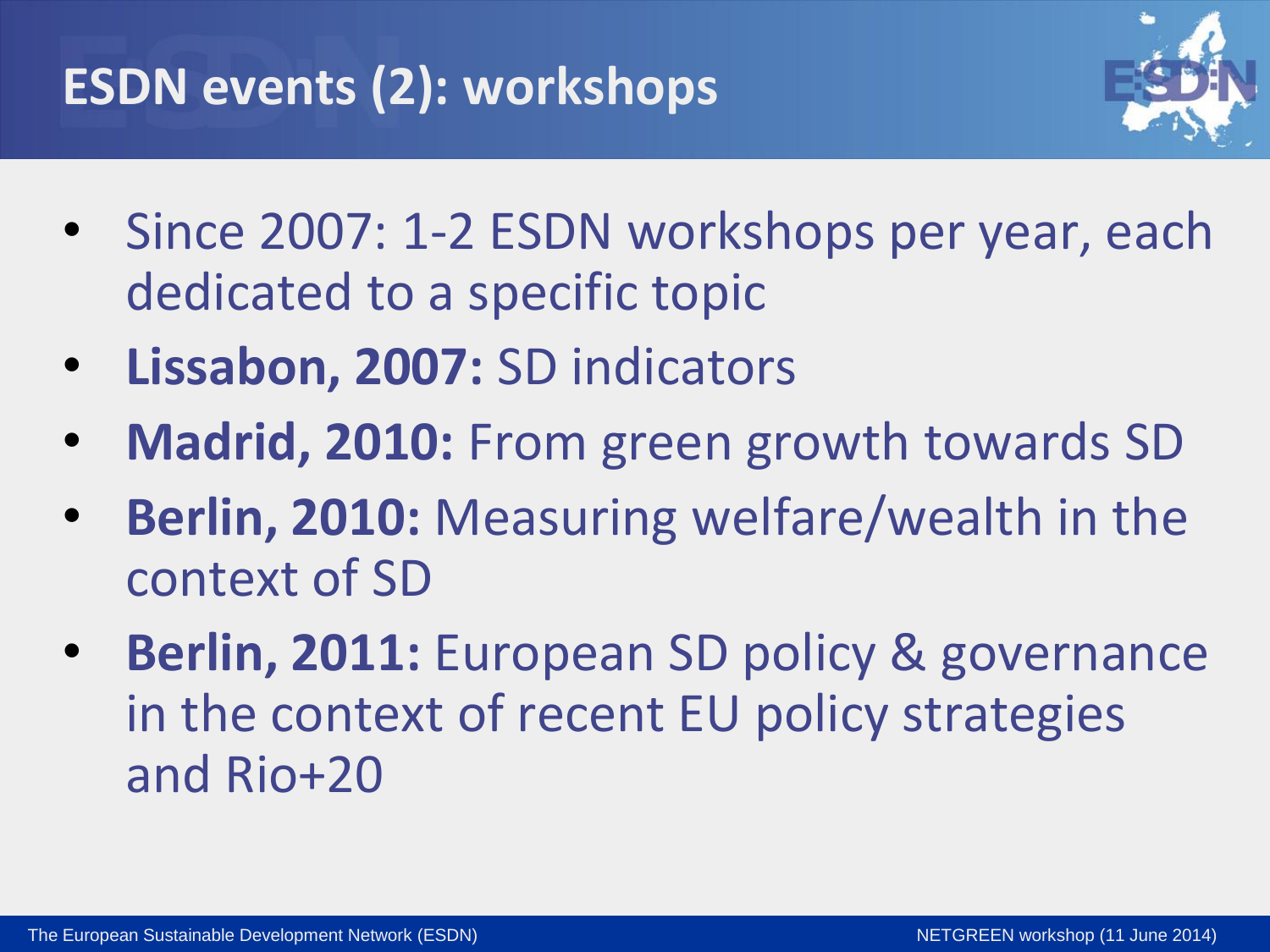## **ESDN publications (1)**



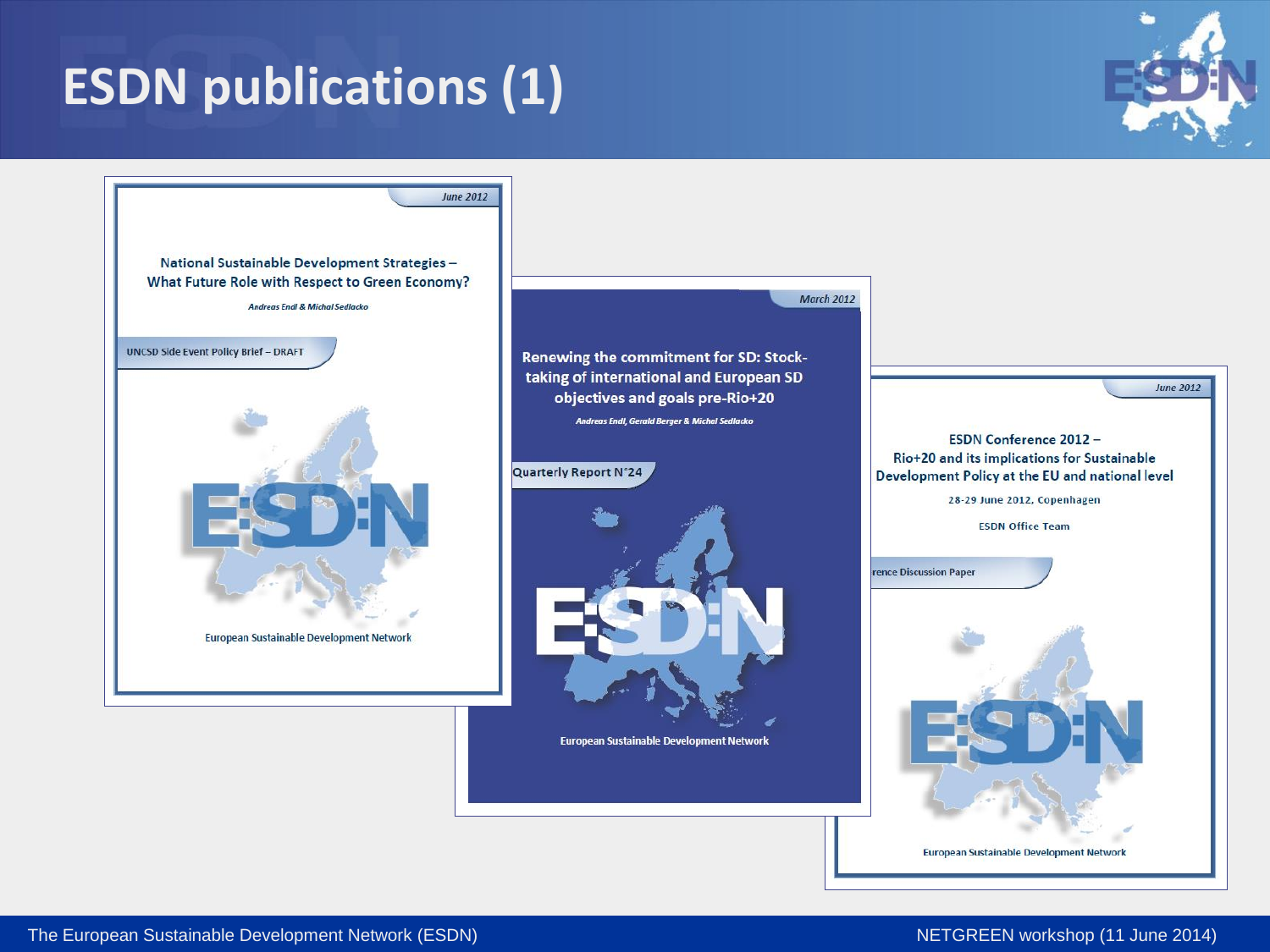## **ESDN publications (2): quarterly reports**



- More than 30 quarterly reports published since 2006
- Examples with relevance for NETGREEN:
	- **December 2007:** Objectives and Indicators of Sustainable Development in Europe
	- **June 2009:** Horizontal Policy Integration and Sustainable Development
	- **December 2009:** Sustainable development and economic growth
	- **December 2010:** The 'Beyond GDP' Debate and Measuring Societal Progress in the Context of Sustainable Development
	- **April 2013:** The Future of the EU SDS in light of the Rio+20 outcomes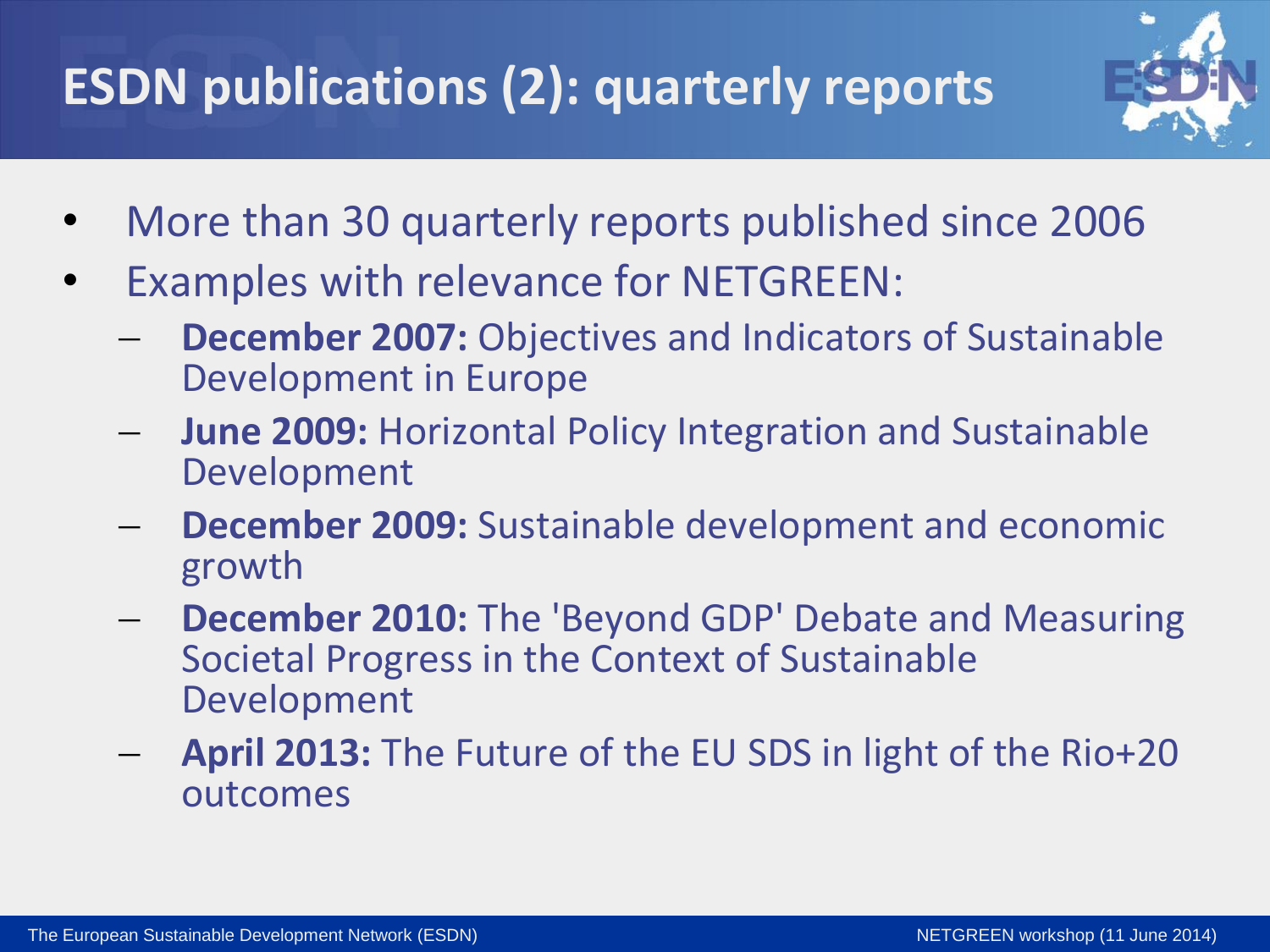## **ESDN publications (3): case studies**



- About 15 case studies, published in irregular intervals
- On **specific topics** such as:
	- Linking economic growth and sustainable development
	- National/International approaches to measure wealth and well-being in the context of SD
	- The Millennium Development Goals (MDGs) and the Post-2015 Debate
	- … or on **best practices** from individual countries (e.g. Finland, Switzerland, Canada)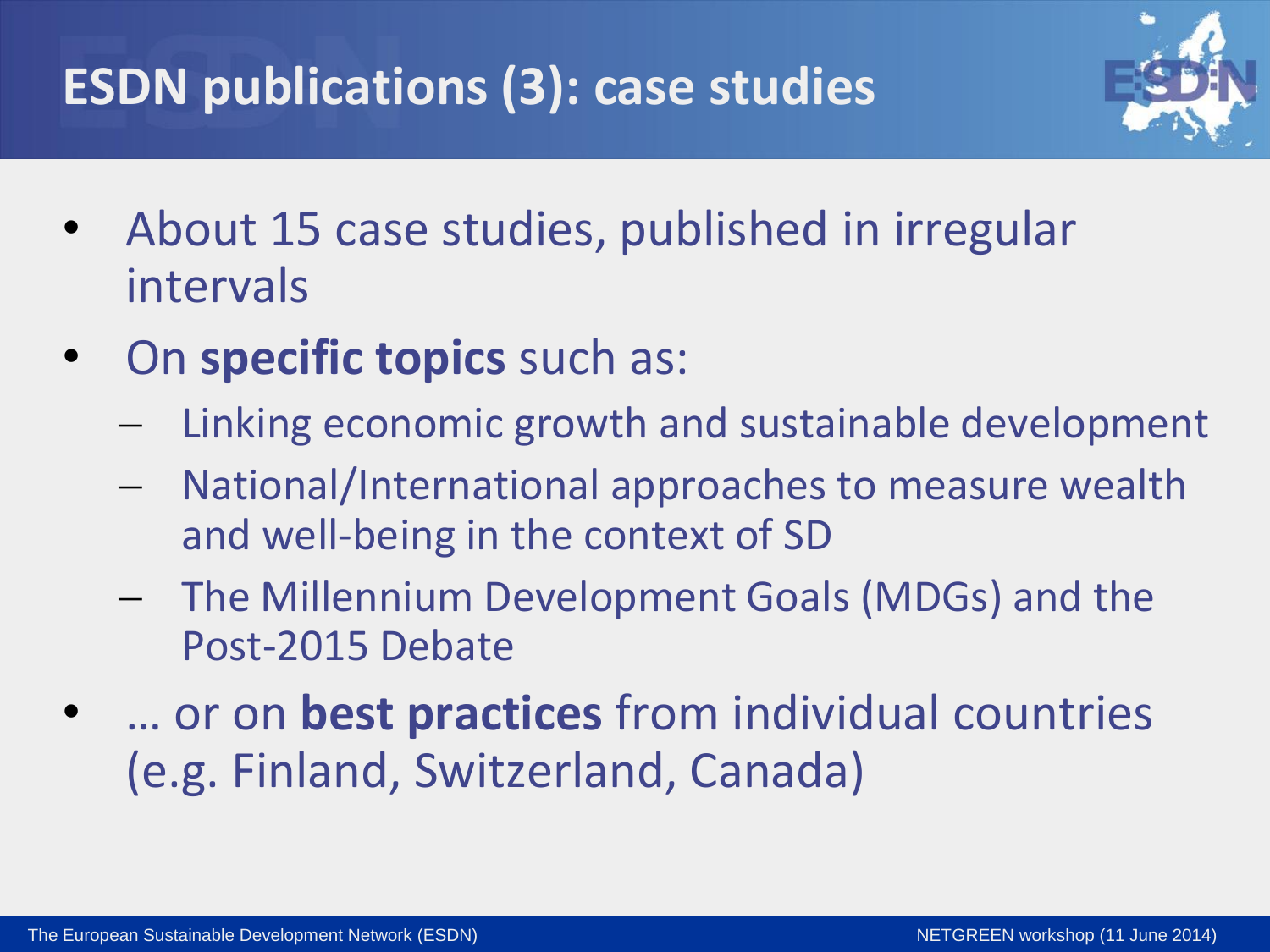#### **NETGREEN and the ESDN (1)**



- NETGREEN indicators address policy makers at the level of directors/heads of units that work on SD/GE issues in the national administration
- **SD issues**  $\rightarrow$  still mainly (but not only) under the responsibility of environmental ministries (which also make up a major share of ESDN members)
- **GE issues**  $\rightarrow$  **in many cases different ministries (e.g.** economy, finance), which are not always familiar with the topic
- In the ESDN: new ministries becoming involved because of work on **post-2015 agenda** and **SDGs**, e.g. ministries for economy, international affairs, social affairs

 *users working with SD/GE indicators for the first time; need a well-explained set because it is not their usual area of work; context and framework need to be clearly specified*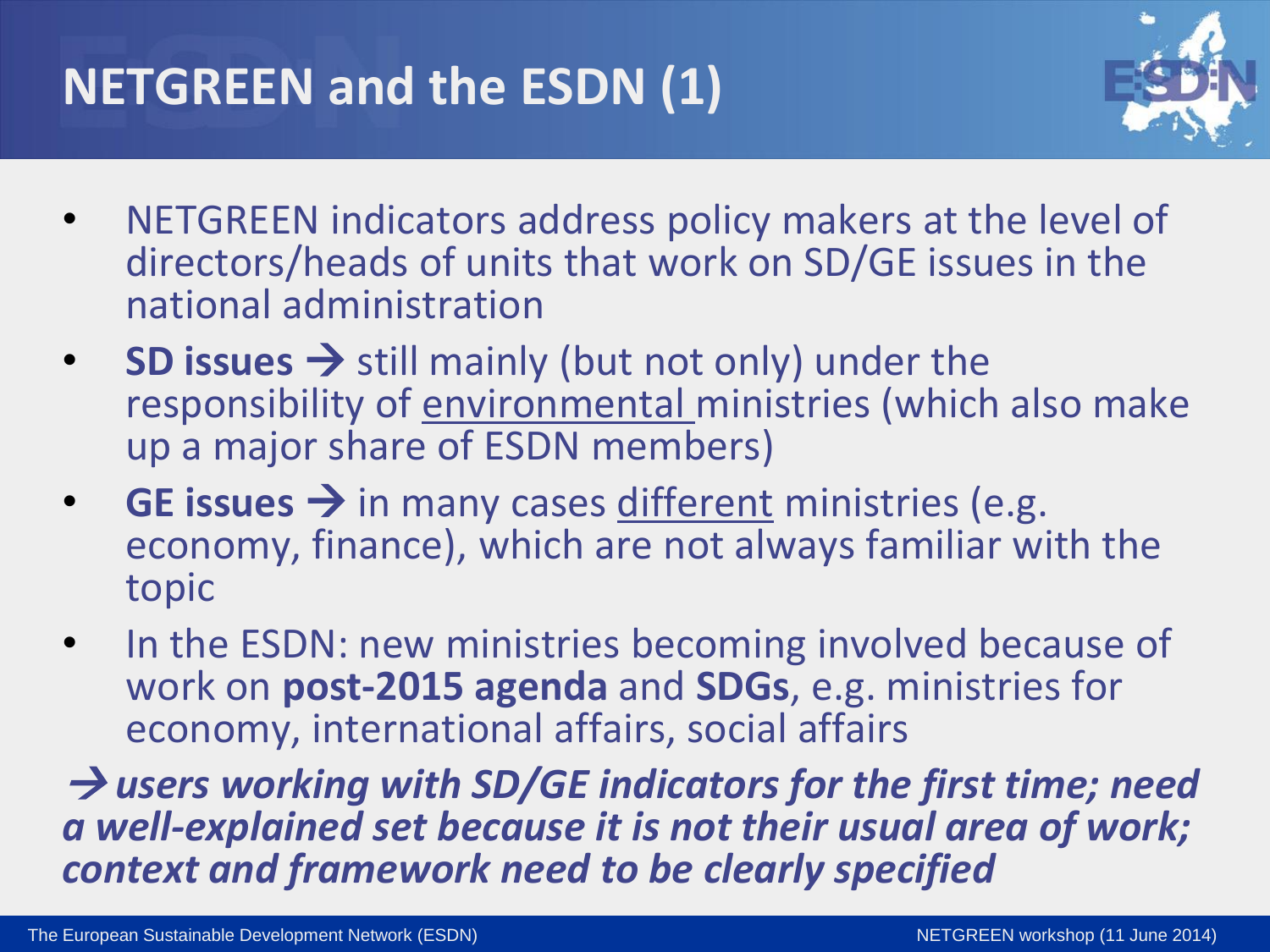#### **NETGREEN and the ESDN (2)**



- In the area of SD/GE: future work of policy makers will be strongly influenced by ongoing international activities (SDGs, UNEP, OECD)  $\rightarrow$ **important for NETGREEN to show how it links up with these initiatives in order to increase its relevance**
- Clearly demonstrate the benefits policy makers can get out of using NETGREEN as compared with already existing indicator sets (such as Eurostat, UNEP, OECD) **why should a policy maker use the NETGREEN platform instead of directly going to the Eurostat or the UNEP database?**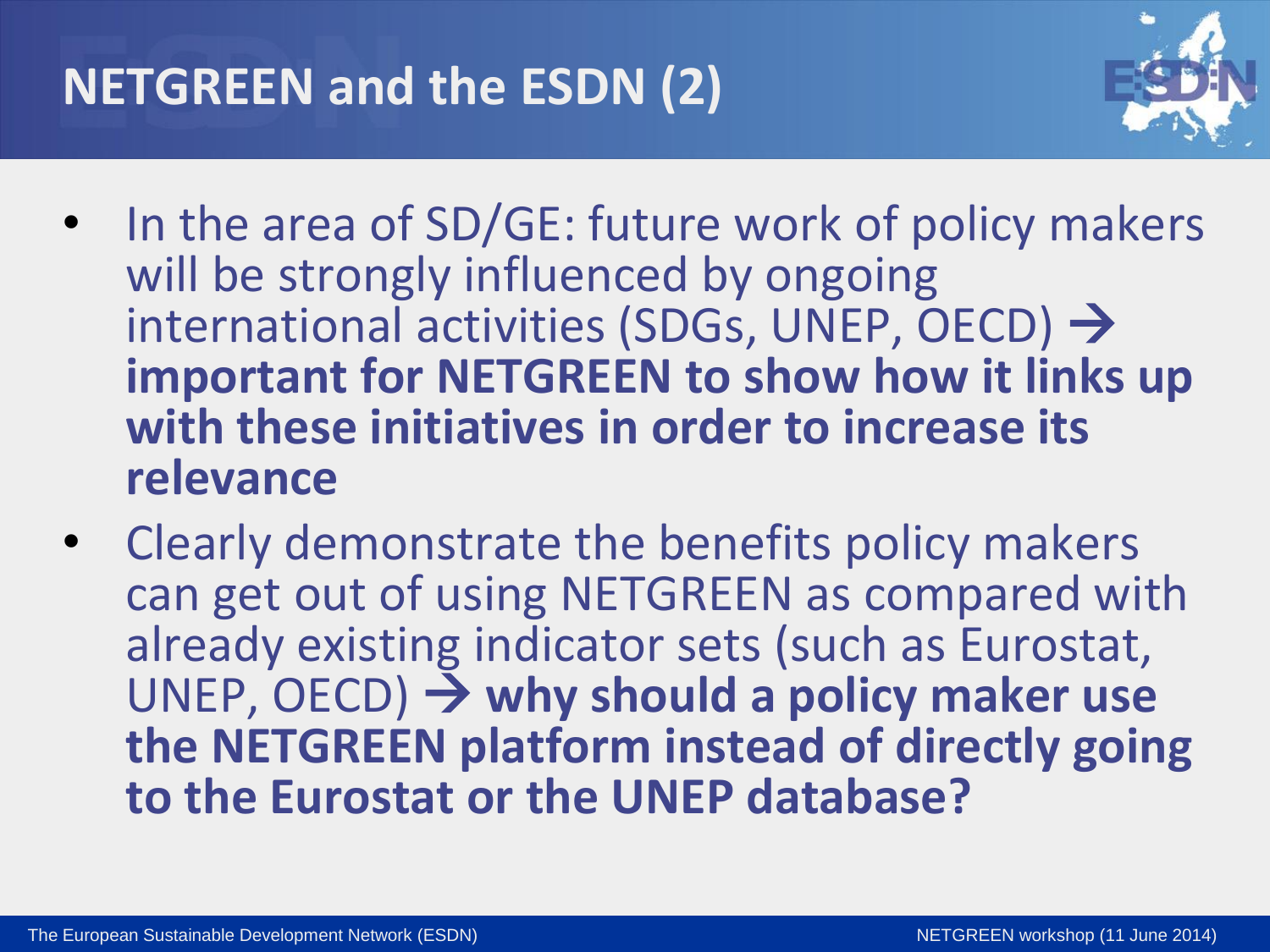#### **NETGREEN and the ESDN (3)**



- **Recommendations – how to increase the relevance of NETGREEN for policy makers:**
	- Platform should be **easy to use!**
	- Show for each indicator how it is "related" with **ongoing international initiatives** (SDGs, UNEP, OECD)
	- Show which **policy goals/targets** can be monitored with the indicators (i.e. link up with EU policy strategies such as Europe  $2020 +$  flagship initiatives or  $7<sup>th</sup>$  EAP)
	- Define few(!) **headline indicators** representing GE, construct "**GE index**"  $\rightarrow$  would clearly raise the interest of policy makers (and potentially even politicians)